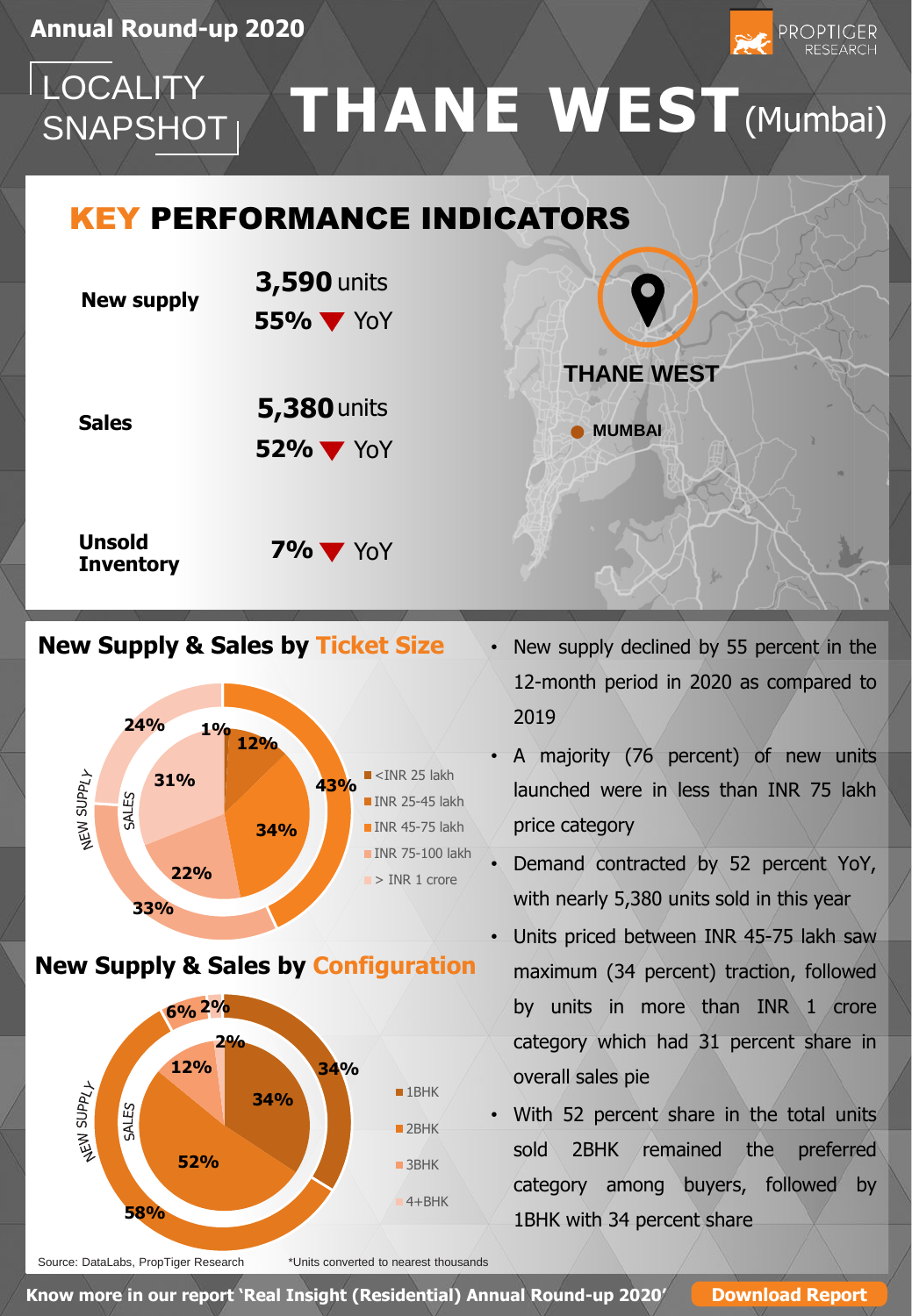

#### **LOCALITY** SNAPSHOT **THANE WEST**(Mumbai)

## PRICE TRENDS



**INR 10,300 - 10,700 sq.ft.** • MUMBAI



### TOP PROJECTS

#### **Top projects by supply**

| <b>Project</b>                     | <b>Developer</b>      |  |  |
|------------------------------------|-----------------------|--|--|
| • Vaikunth A Class Homes Series 2  | <b>Piramal Realty</b> |  |  |
| • West County Phase 4 Dosti Pine   | Dosti Group           |  |  |
| • Vaikunth Cluster 3 T1            | <b>Piramal Realty</b> |  |  |
| <b>Mahavir Spring</b><br>$\bullet$ | Damji Shamji Shah     |  |  |
| Top projects by sales              |                       |  |  |

### **Project Developer** • Quality Home Tower 3 Lodha Group • Mahavir Spring Damji Shamji Shah • Quality Home Tower 1 Lodha Group • Quality Home Tower 2 Lodha Group



Source: DataLabs, PropTiger Research \*Weighted average price is for new supply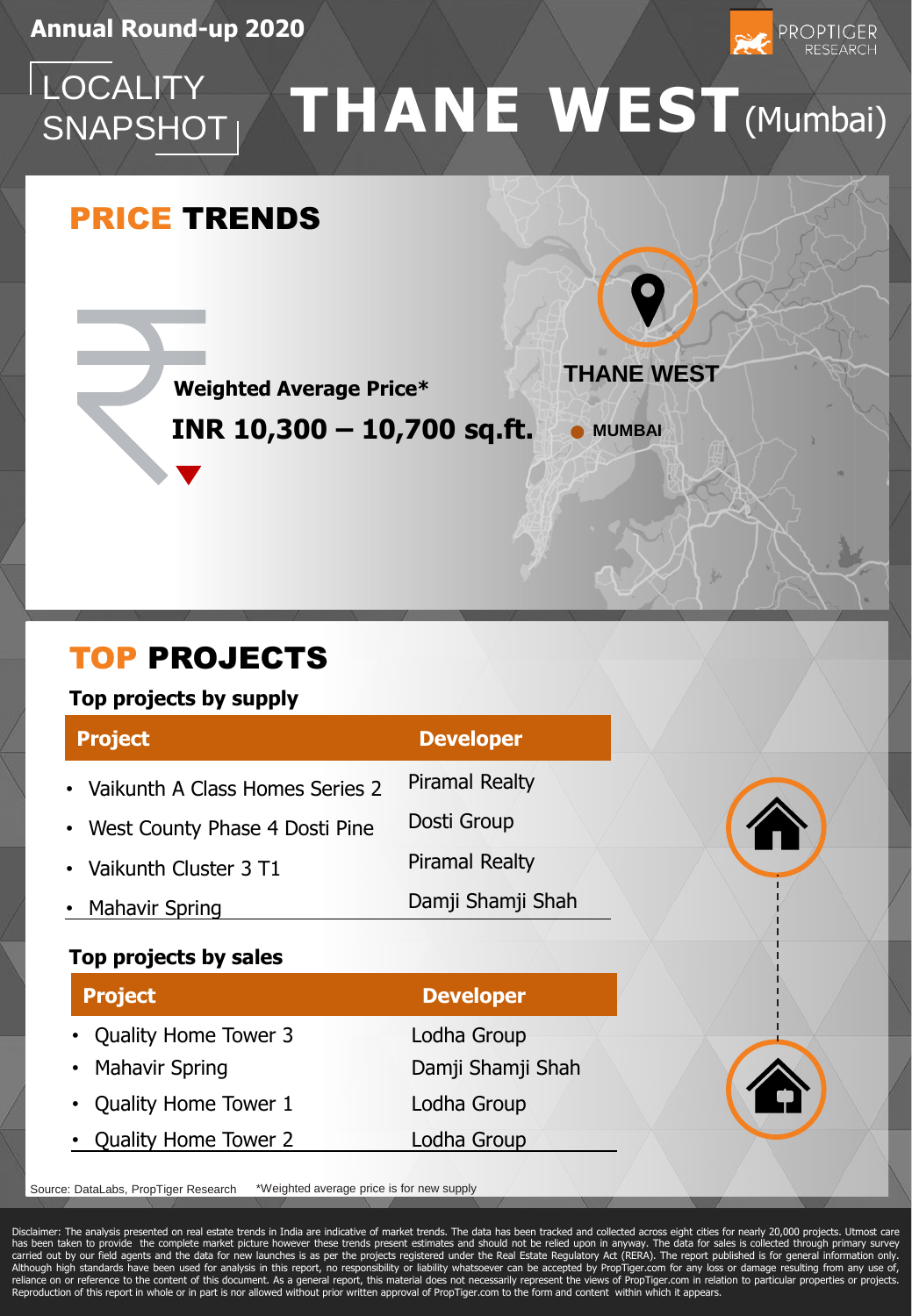**LOCALITY** 

LOCALITY<br>SNAPSHOT **DOMBIVLI** (Mumbai)

**MUMBAI**

### KEY PERFORMANCE INDICATORS

| <b>New supply</b>          | <b>3,980</b> units<br><b>56% V</b> YoY |
|----------------------------|----------------------------------------|
| <b>Sales</b>               | 4,630 units<br><b>53% V</b> YoY        |
| Unsold<br><b>Inventory</b> | $5\%$ $\blacktriangledown$ YoY         |

#### **New Supply & Sales by Ticket Size**



**New Supply & Sales by Configuration**



• New supply registered a 56 percent YoY drop with nearly 3,980 units launched in 2020

**DOMBIVLI**

PROPTIGER

- Nearly 75 percent of fresh supply was concentrated in less than INR 45 lakh category
- Developers focused more on 1BHK configuration which had nearly 73 percent share in new launches
- Demand also witnessed YoY decline of 53 percent in 2020 compared to 2019
- Maximum (67 percent) sales were recorded in less than INR 45 lakh price bracket
- Buyers preferred 1BHK configuration which had 63 percent share, followed by 2BHK with 30 percent share in the overall sales pie

Source: DataLabs, PropTiger Research

\*Units converted to nearest thousands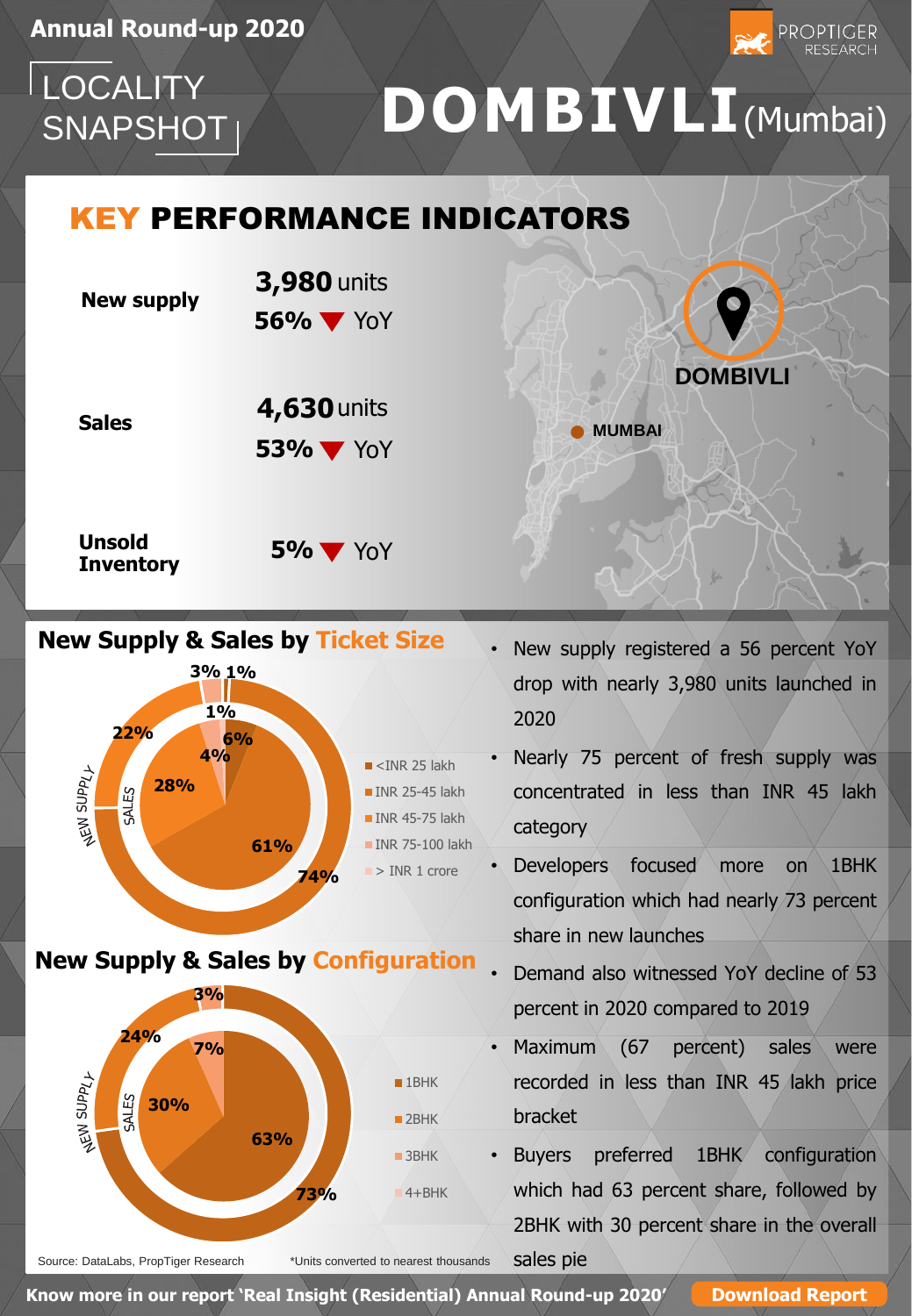**LOCALITY** SNAPSHOT

## **DOMBIVLI**(Mumbai)

## PRICE TRENDS

**Weighted Average Price\***

**INR 5,900 - 6,100 sq.ft. ••** MUMBAI

**DOMBIVLI**

**PROPTIGER** RESEARCH

### TOP PROJECTS

#### **Top projects by supply**

| <b>Project</b>                     | <b>Developer</b>    |   |
|------------------------------------|---------------------|---|
| • Gardens Phase 3 Bldg No 24 To 26 | <b>Runwal Group</b> |   |
| • Gardens Phase 2 Bldg No 18 To 23 | <b>Runwal Group</b> | A |
| • Gardens Phase 2 Bldg No 13 17    | <b>Runwal Group</b> |   |
| • Gardens Phase 3 Bldg No 27 28    | <b>Runwal Group</b> |   |

#### **Top projects by sales**

| <b>Project</b>                     | <b>Developer</b>    |
|------------------------------------|---------------------|
| • Gardens Phase 2 Bldg No 18 To 23 | <b>Runwal Group</b> |
| • Gardens Phase 2 Bldg No 13 17    | <b>Runwal Group</b> |
| • Gardens Phase 3 Bldg No 24 To 26 | <b>Runwal Group</b> |
| • Gardens                          | <b>Runwal Group</b> |



Source: DataLabs, PropTiger Research \*Weighted average price is for new supply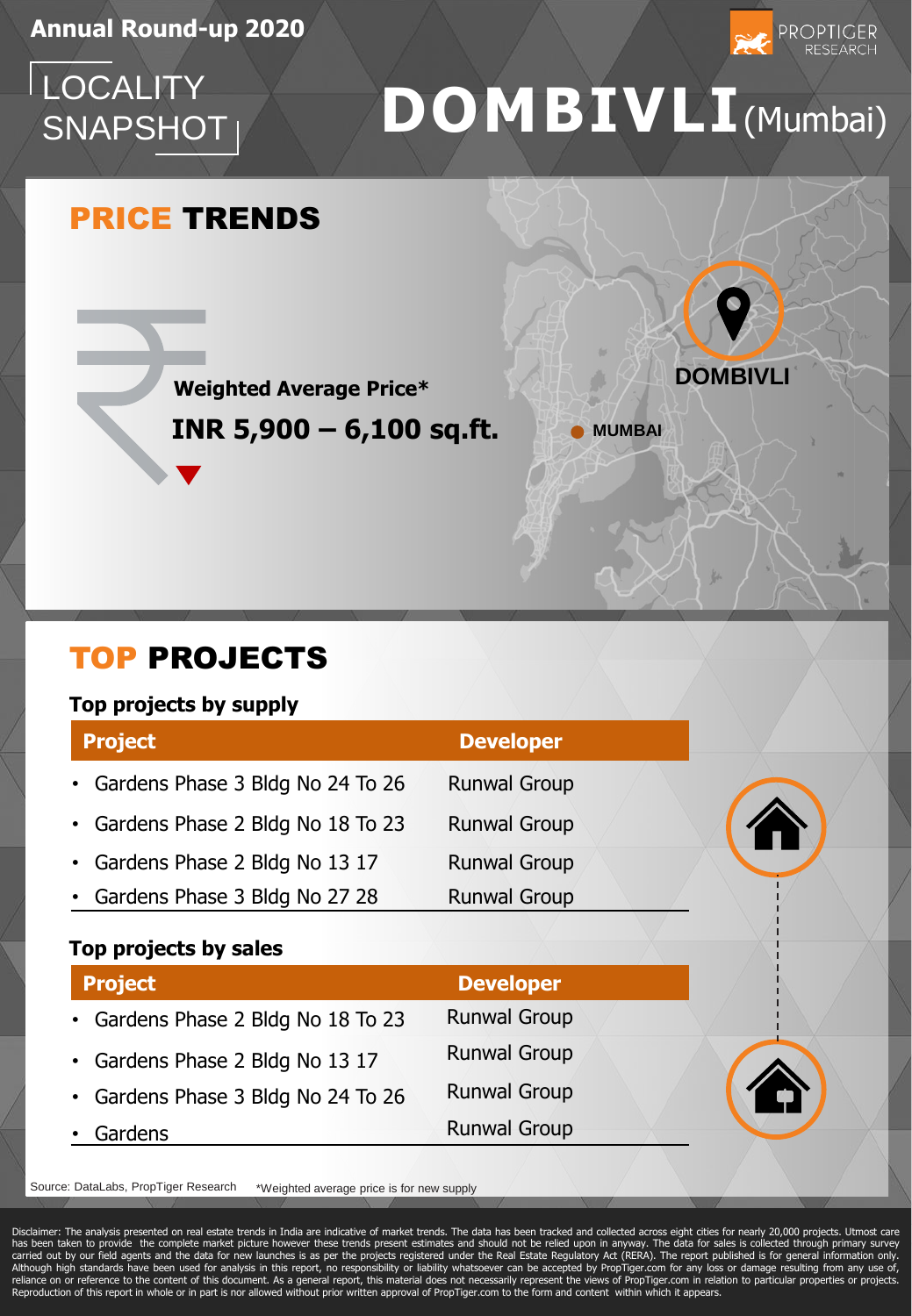# **LOCALITY**

## LOCALITY<br>SNAPSHOT **HINJEWADI**(Pune)

PROPTIGER

## KEY PERFORMANCE INDICATORS



#### **New Supply & Sales by Ticket Size**



- New supply declined by 40 percent YoY, with 2,660 units launched in 2020
- Nearly 52 percent of new supply was concentrated in the less than INR 45 lakh price bracket
- Demand is still inching towards the pre-COVID levels and has contracted by 38 percent YoY decline
- Nearly 56 percent homes sold belonged to less than INR 45 lakh price category
- In 2020, majority (65 percent) units sold were of 2BHK configuration, followed by 1BHK which had 23 percent share in the total sales

Source: DataLabs, PropTiger Research

\*Units converted to nearest thousands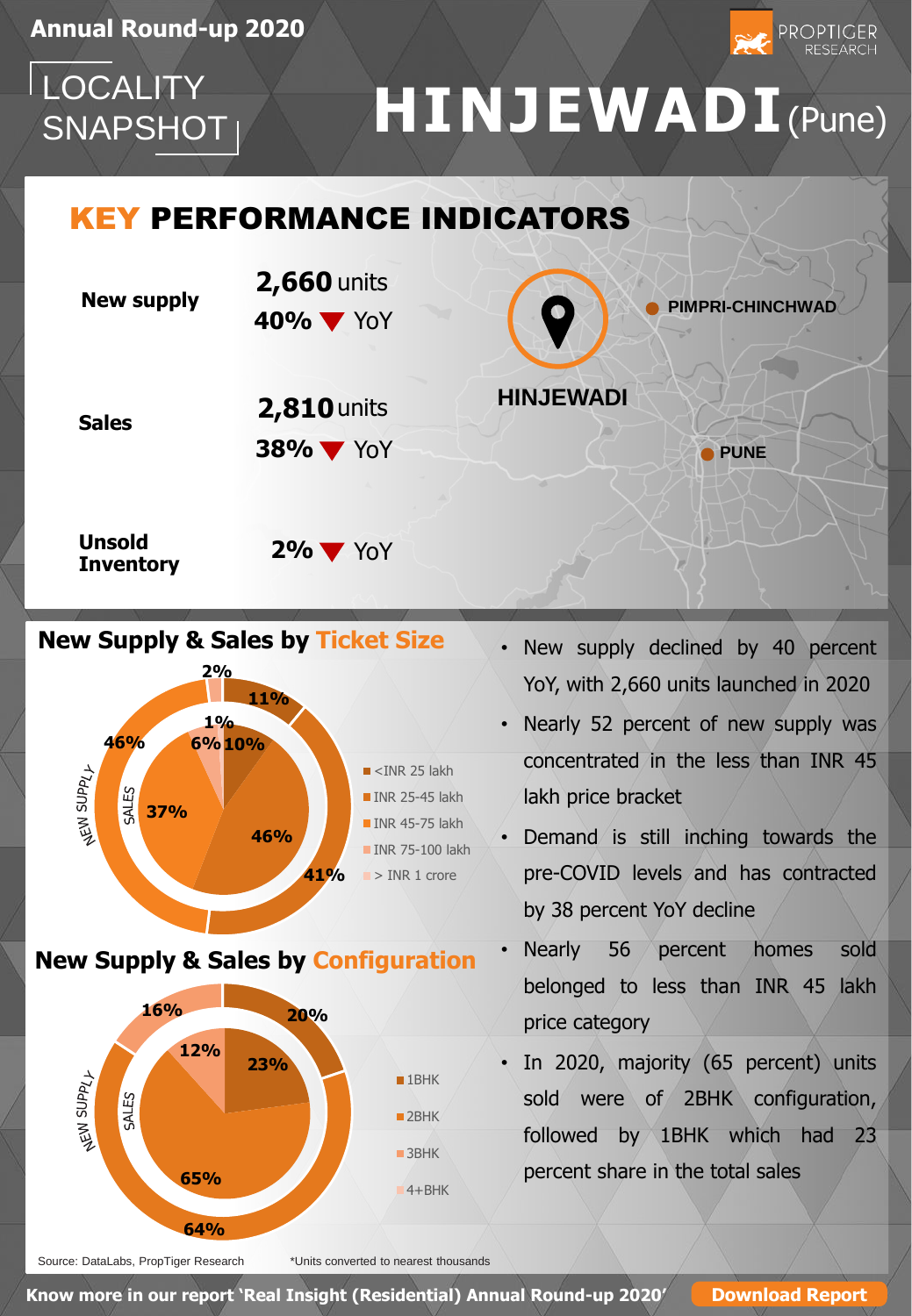**LOCALITY** SNAPSHOT

## **HINJEWADI**(Pune)

PROPTIGER<br>RESEARCH

## PRICE TRENDS



### TOP PROJECTS

#### **Top projects by supply**

| <b>Project</b>                                            | <b>Developer</b>               |
|-----------------------------------------------------------|--------------------------------|
| • Serenity A1 To A7 B1 And Conv Shop A Megapolis          |                                |
| • Park Astra                                              | Pride Purple Group             |
| • VJ One Avenue                                           | Vilas Javdekar                 |
| • Life Republic SectorR16 16th Avenue<br>Arezo F Building | Kolte Patil Developers         |
| Top projects by sales                                     |                                |
| <b>Project</b>                                            | <b>Developer</b>               |
| • VJ One Avenue                                           | Vilas Javdekar                 |
| • Serenity A1 - A7, B1 - Conv Shop A                      | Megapolis                      |
| Codename Tornado                                          | Shapoorji Pallonji Real Estate |

Megapolis Saffron A10-A14 Pegasus Properties

Source: DataLabs, PropTiger Research \*Weighted average price is for new supply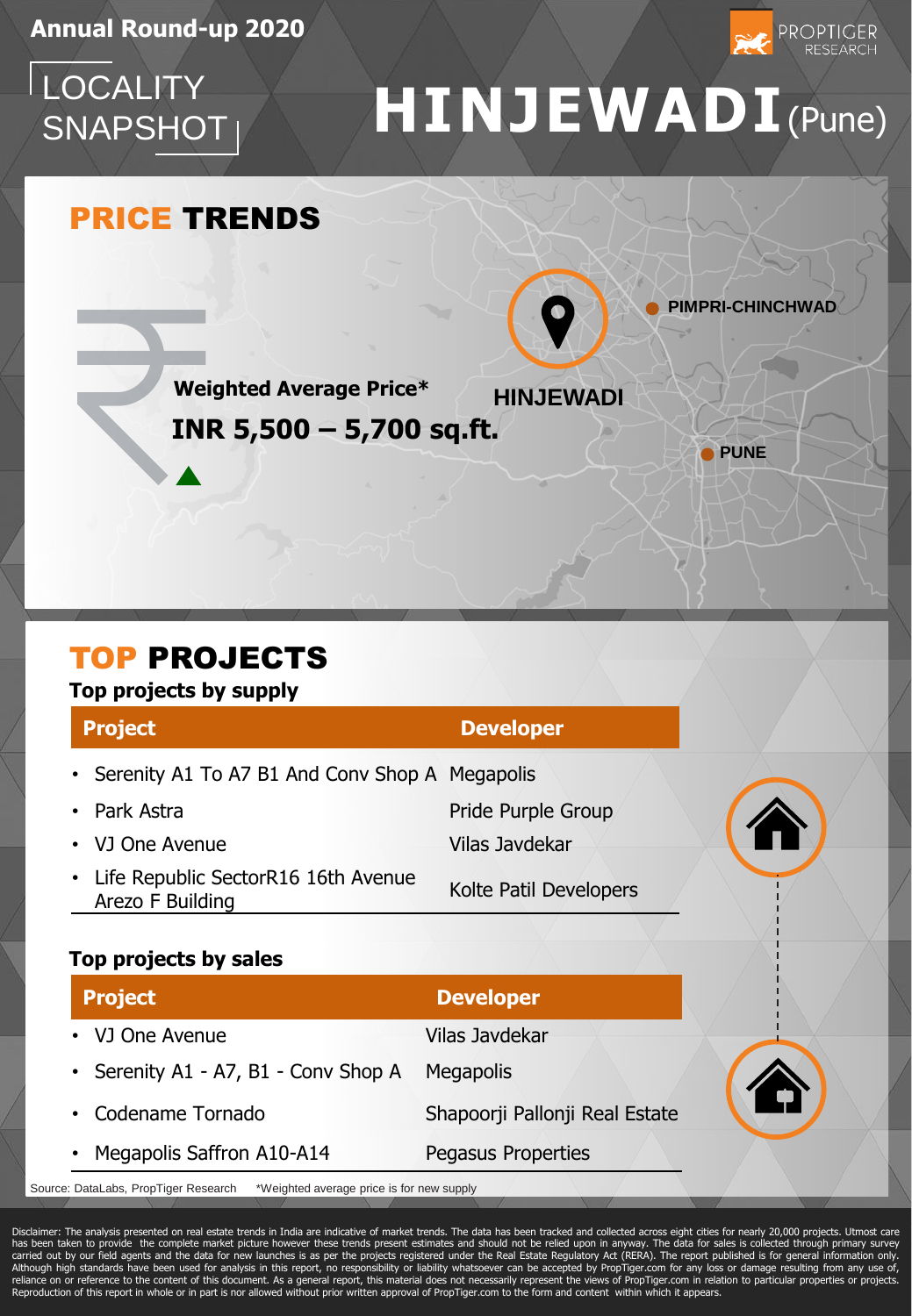**LOCALITY** 

## LOCALITY<br>SNAPSHOT<sub>I</sub> BHIWANDI(Mumbai)

**MUMBAI**

## KEY PERFORMANCE INDICATORS

| <b>New supply</b>                 | <b>2,820 units</b><br>37% A YoY                      |
|-----------------------------------|------------------------------------------------------|
| <b>Sales</b>                      | <b>2,290</b> units<br>$4\%$ $\blacktriangledown$ YoY |
| <b>Unsold</b><br><b>Inventory</b> | <b>7% A</b> YoY                                      |

#### **New Supply & Sales by Ticket Size**



**New Supply & Sales by Configuration**



• Bhiwandi was one of the few localities to witness a positive YoY growth of 37 percent in new supply in 2020

**BHIWANDI**

PROPTIGER

- Nearly all the new units launched belonged to less than INR 25 lakh price category
- Sales have declined marginally by 4 percent in 2020 as compared to the previous year
- Majority (65 percent) of the sales were recorded in less than INR 25 lakh category
- With 78 percent share, 1BHK configuration remained preferred option among buyers, followed by 2BHK with 20 percent share

Source: DataLabs, PropTiger Research

\*Units converted to nearest thousands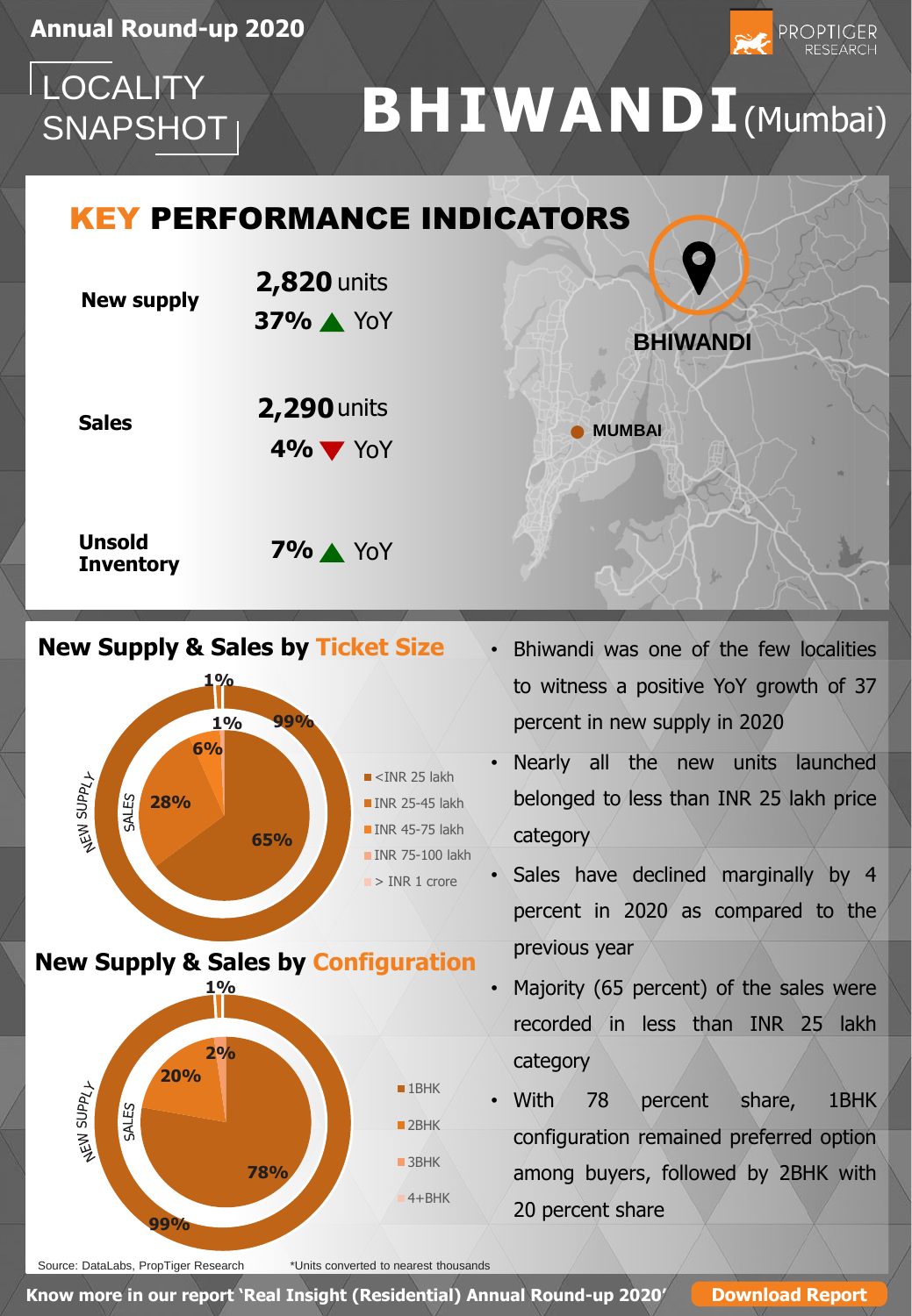**LOCALITY** SNAPSHOT

## **BHIWANDI**(Mumbai)

**MUMBAI**

## PRICE TRENDS



**PROPTIGER** 

**Weighted Average Price\***

**INR 4,300 – 4,700 sq.ft.**

### TOP PROJECTS

#### **Top projects by supply**

| <b>Project</b>                | <b>Developer</b>           |
|-------------------------------|----------------------------|
| Dosti Greater Thane Phase 1   | Adrika Developers          |
| • Adarsh Tower                | City Developers Mumbai     |
| Top projects by sales         |                            |
| <b>Project</b>                | <b>Developer</b>           |
| Dosti Greater Thane Phase 1   | <b>Adrika Developers</b>   |
| • Ambika Estate Phase 1       | Karnani Builders           |
| Kallisto Phase I<br>$\bullet$ | <b>Ornate Universal</b>    |
| City Phase I D3 Building      | <b>Arihant Enterprises</b> |

Source: DataLabs, PropTiger Research \*Weighted average price is for new supply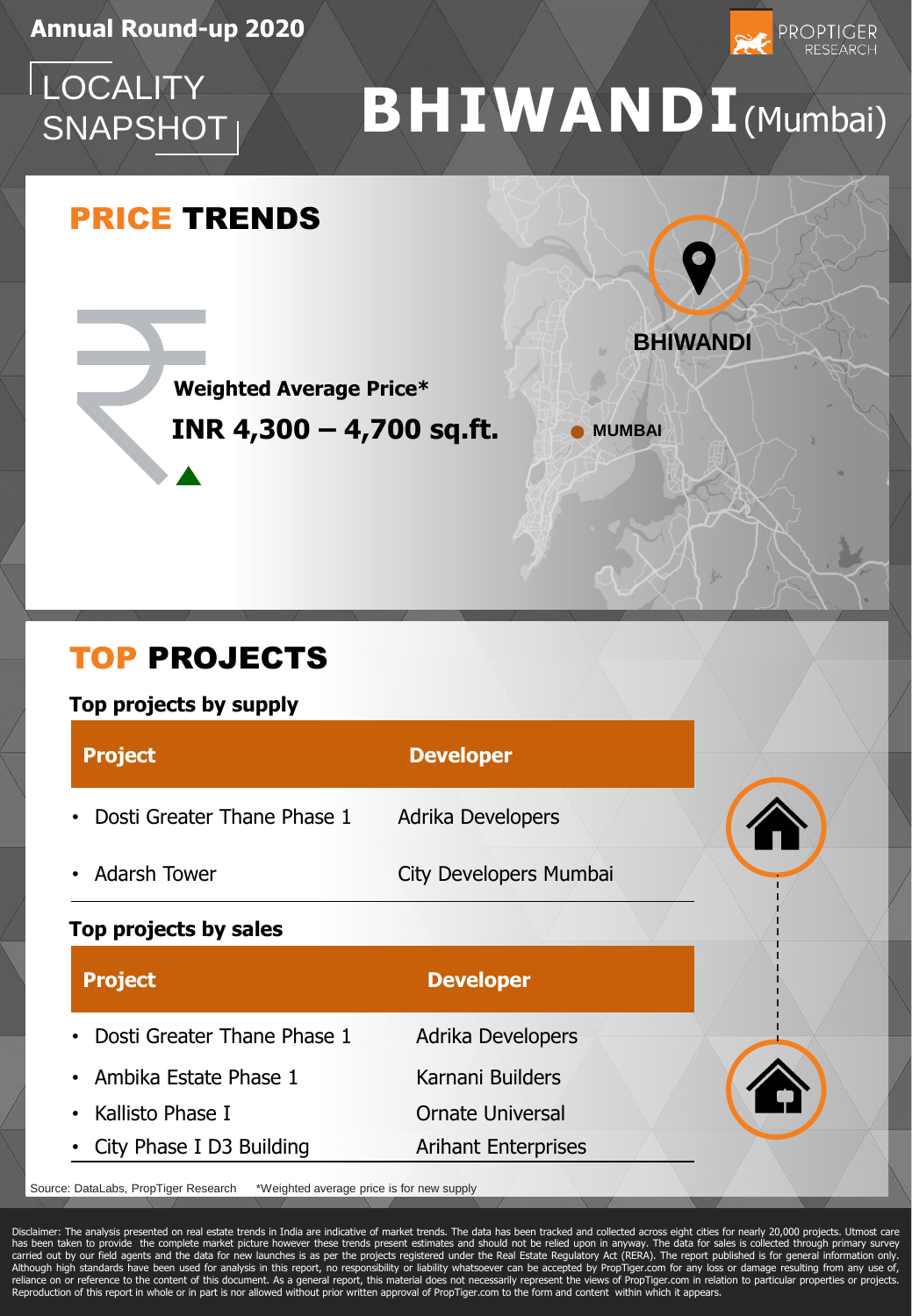# **LOCALITY**

## LOCALITY<br>SNAPSHOT **PANVEL**(Mumbai)

PROPTIGER

### KEY PERFORMANCE INDICATORS

| <b>New supply</b>                 | $1,830$ units<br>$38\%$ $\blacktriangledown$ YoY      |
|-----------------------------------|-------------------------------------------------------|
| <b>Sales</b>                      | <b>2,100 units</b><br>$54\%$ $\blacktriangledown$ YoY |
| <b>Unsold</b><br><b>Inventory</b> | $3\%$ $\blacktriangledown$ YoY                        |

#### **New Supply & Sales by Ticket Size**





• New supply declined by 38 percent YoY with 1,830 units launched in 2020

**PANVEL**

**MUMBAI**

- Nearly 57 percent units launched belonged to less than INR 45 lakh price bracket
- Demand contracted by 54 percent YoY, with 2,100 units sold this year
- With 33 percent share in overall sales, units in priced between INR 45-75 lakh saw maximum traction
- Buyers preferred 1BHK configuration which had 55 percent share in overall sales pie, followed by 38 percent in 2BHK

Source: DataLabs, PropTiger Research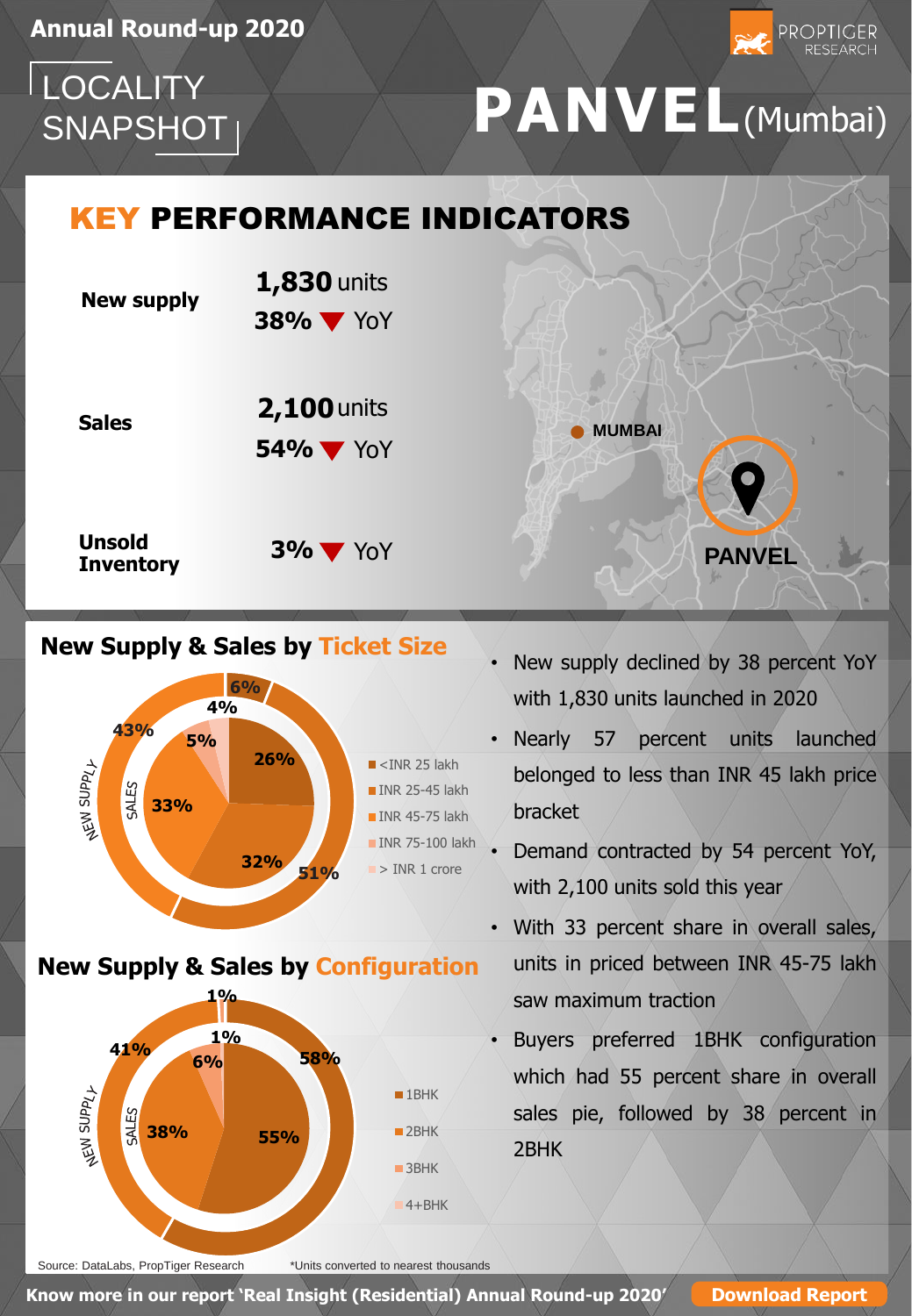PROPTIGER<br>RESEARCH

# **LOCALITY**

## LOCALITY<br>SNAPSHOT<sub>I</sub> PANVEL<sub>(Mumbai)</sub>

**PANVEL**

## PRICE TRENDS

**Weighted Average Price\***

**INR 6,000 - 6,200 sq.ft.** • MUMBAI

### TOP PROJECTS

#### **Top projects by supply**

| <b>Project</b>                     | <b>Developer</b>  |              |
|------------------------------------|-------------------|--------------|
| • The Highlands Godrej City Panvel | Godrej Properties |              |
| • Nexzone Cedar 1                  | Marathon Realty   |              |
| • Marathon Nexzone Daffodil 1      | Marathon Realty   | $\mathbf{L}$ |
| • Shree Ramakrishna Residency      | Ambika Developer  |              |

#### **Top projects by sales**

| <b>Project</b>                                                 | <b>Developer</b>        |  |
|----------------------------------------------------------------|-------------------------|--|
| • The Highlands Godrej City Panvel                             | Godrej Properties       |  |
| • Wise City South Block Phase I Plot RZ8<br>Building 1 Wing A2 | <b>Wadhwa Residency</b> |  |
| • Sai World City Phase II                                      | Paradise Group          |  |
| • Nexzone Cedar 1                                              | Marathon Realty         |  |
|                                                                |                         |  |

Source: DataLabs, PropTiger Research \*Weighted average price is for new supply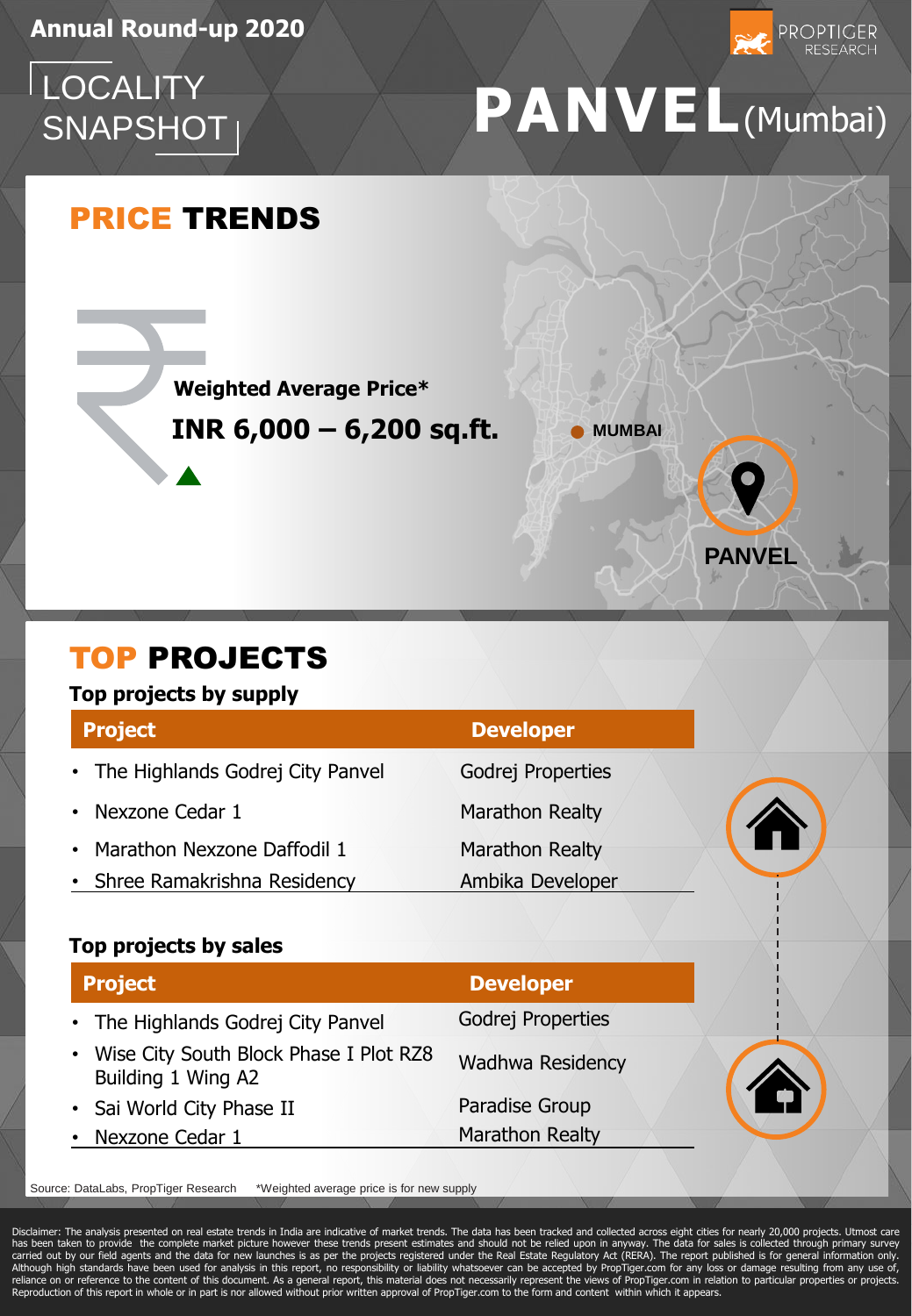# **LOCALITY**

## LOCALITY<br>SNAPSHOT<sub>I</sub> WAGHOLI(Pune)

**PROPTIGER** 

## KEY PERFORMANCE INDICATORS



#### **New Supply & Sales by Ticket Size**



**New Supply & Sales by Configuration**



- New supply registered a 16 percent decline in 2020 as compared to the previous year
- Nearly 83 percent of the new units launched belonged to less than INR 45 lakh category
- Wagholi registered a 39 percent YoY decline, with 1,990 units sold during 2020
- Majority (55 percent) of the units sold in 2020 belonged to INR 25 - 45 lakh category
- With 56 percent share, 2BHK configuration was the preferred option among buyers

Source: DataLabs, PropTiger Research

\*Units converted to nearest thousands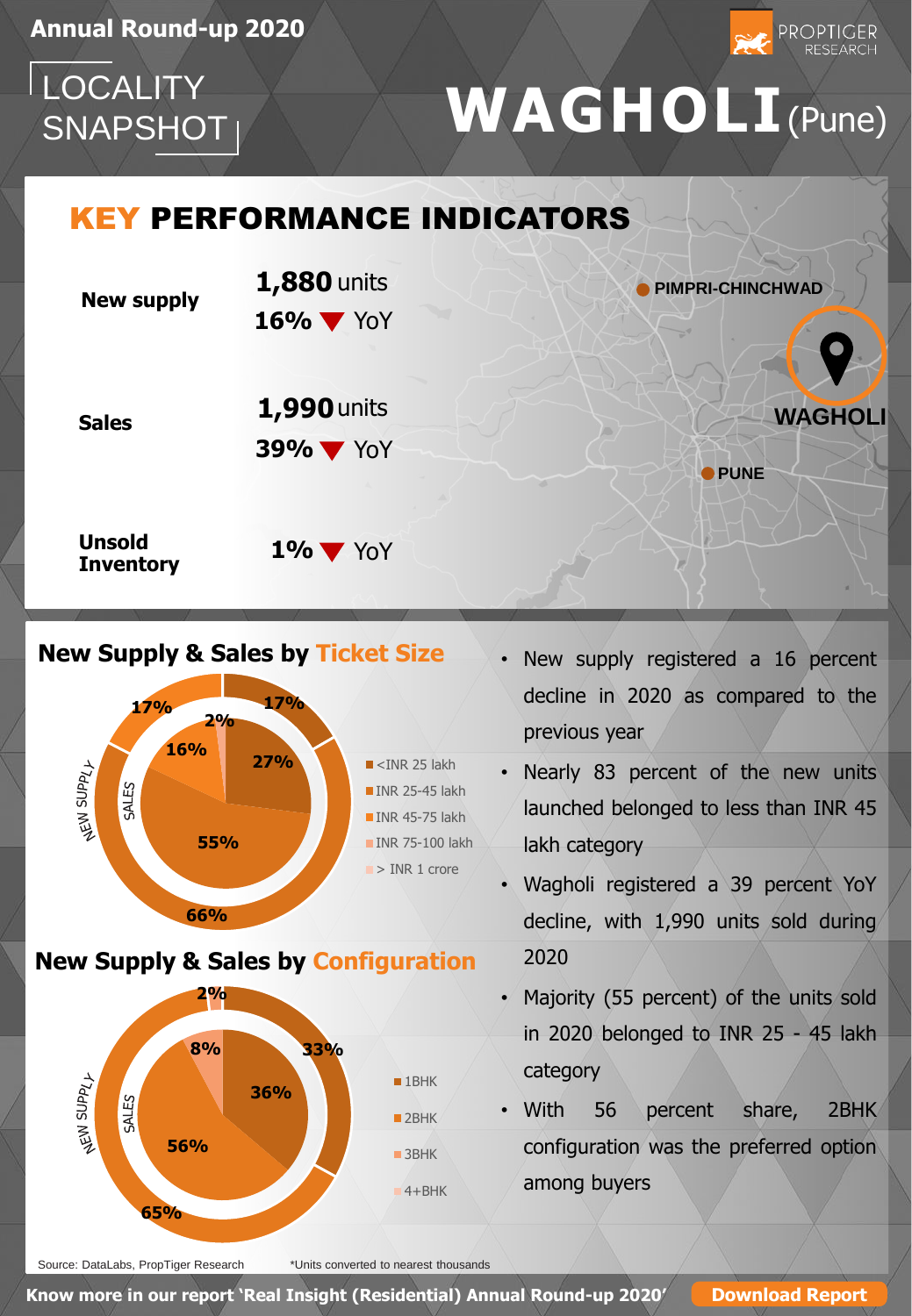**LOCALITY** SNAPSHOT



### PRICE TRENDS

**PIMPRI-CHINCHWAD**

**PUNE**

**WAGHOLI**

**PROPTIGER** RESEARCH

**Weighted Average Price\***

**INR 4,000 – 4,200 sq.ft.**

#### TOP PROJECTS

#### **Top projects by supply**

| <b>Project</b>                                | <b>Developer</b>                        |  |
|-----------------------------------------------|-----------------------------------------|--|
| • GG Town Wagholi Phase B Building<br>8 And 9 | Goel Ganga Group                        |  |
| • Abhilasha Building G                        | Rohan Builders And<br><b>Developers</b> |  |
| • Hill Shire Ph I                             | <b>Goel Ganga Developments</b>          |  |
| Karishma                                      | Cozy Group                              |  |

#### **Top projects by sales**

| <b>Project</b>              | <b>Developer</b>               |
|-----------------------------|--------------------------------|
| Ivy Estate Nia<br>$\bullet$ | Kolte Patil Developers         |
| • Yuva Building D           | Rohan Buildcon                 |
| • Hill Shire Ph I           | <b>Goel Ganga Developments</b> |
| • Towers Phase 3            | Majestique Landmarks           |

Source: DataLabs, PropTiger Research \*Weighted average price is for new supply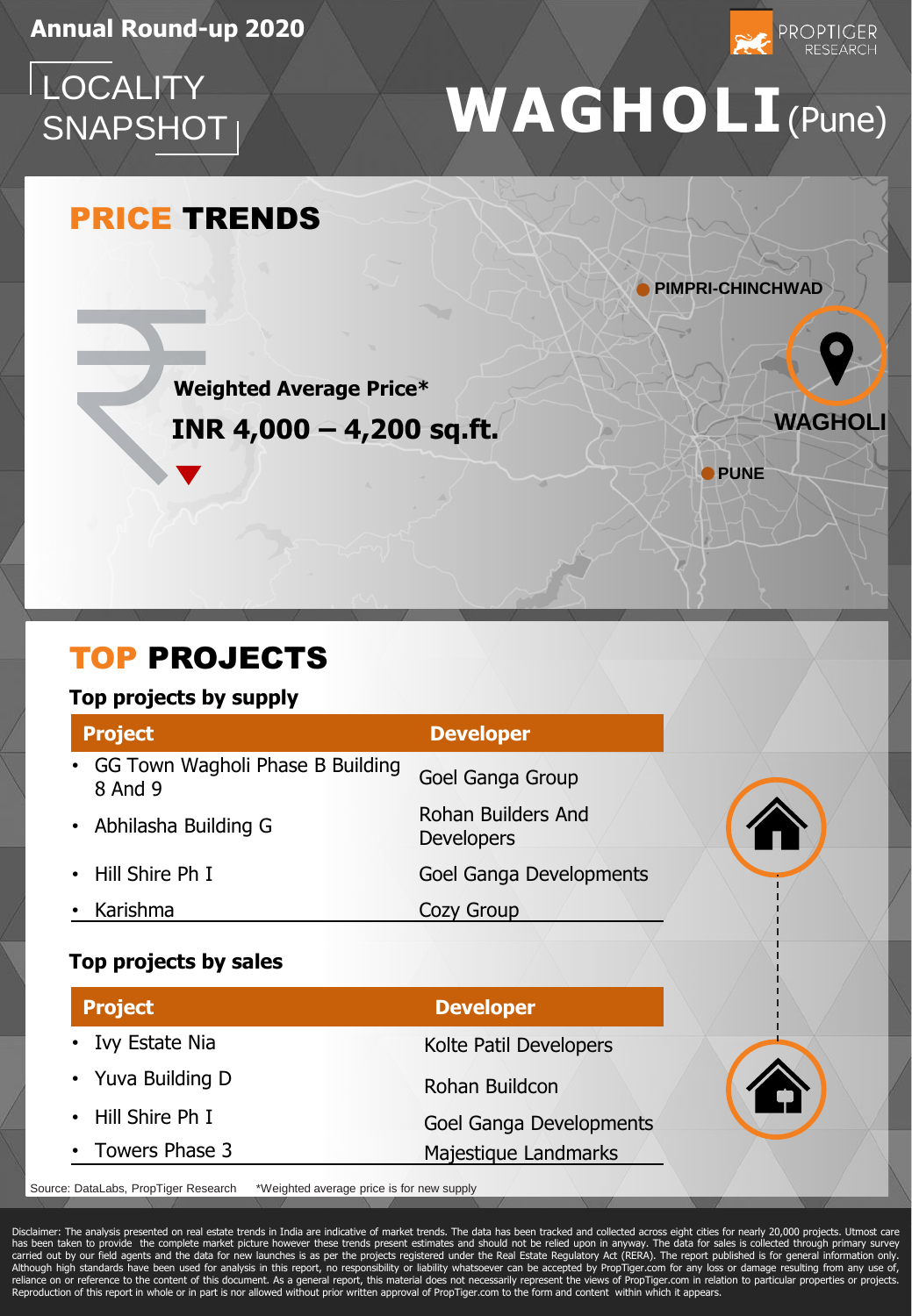# LOCALITY

## LOCALITY<br>SNAPSHOT<sub>I</sub>



#### **New Supply & Sales by Ticket Size**





- New supply registered a marginal growth of 2 percent YoY in 2020
- Nearly 51 percent of the new units launched, belonged to less than INR 45 lakh category
- Sales have declined by 33 percent as compared to the previous year and stood at 1,600 units as against 2,370 units in 2019
- Units priced between INR 25-45 lakh were most preferred among buyers with nearly 55 percent share in overall sales
- Maximum (63 percent) units sold in 2020 belonged to 2BHK configuration

Source: DataLabs, PropTiger Research

\*Units converted to nearest thousands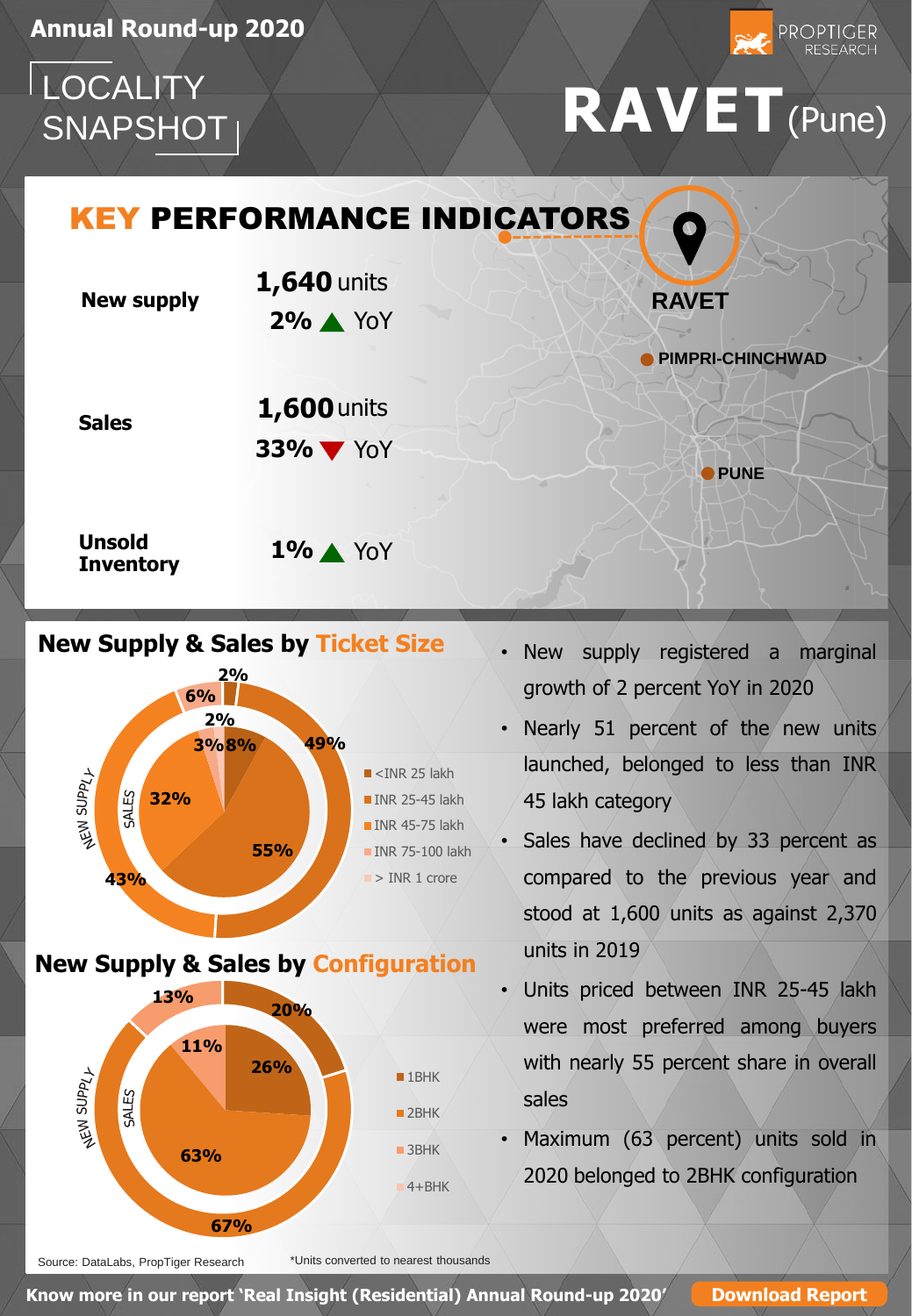**LOCALITY** SNAPSHOT

## **RAVET**(Pune)

PROPTIGER<br>RESEARCH

### PRICE TRENDS



**PIMPRI-CHINCHWAD**

**PUNE**

**Weighted Average Price\***

**INR 5,100 – 5,300 sq.ft.**

### TOP PROJECTS

#### **Top projects by supply**

| <b>Project</b>    | <b>Developer</b>            |   |
|-------------------|-----------------------------|---|
| • Silver Gracia   | <b>Rohan Construction</b>   |   |
| • Skyline Phase I | <b>Urban Space Creators</b> | n |
| • My Home Kiwale  | Goyal                       |   |
| Aryavat           | <b>GK Developers</b>        |   |

#### **Top projects by sales**

| <b>Project</b>    | <b>Developer</b>              |          |
|-------------------|-------------------------------|----------|
| • Aryavat         | <b>GK Developers</b>          |          |
| • Skyline Phase I | <b>Urban Space Creators</b>   |          |
| $\cdot$ K Ville   | Unique Chintamani Development | <b>n</b> |
| Spacio            | <b>Runal Developers</b>       |          |

Source: DataLabs, PropTiger Research \*Weighted average price is for new supply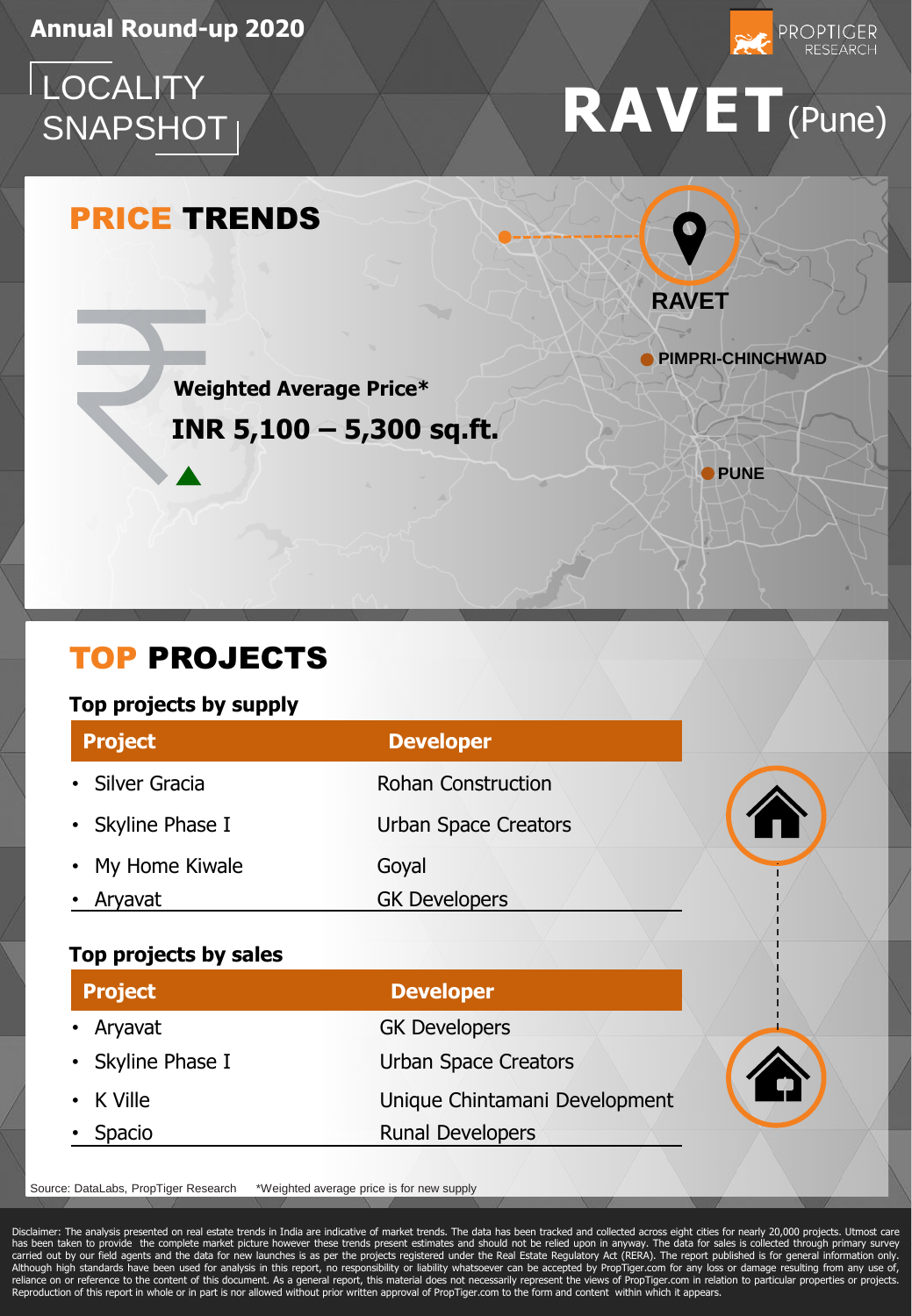# LOCALITY

## LOCALITY<br>SNAPSHOT<sub>I</sub>

PROPTIGER

### KEY PERFORMANCE INDICATORS



#### **New Supply & Sales by Ticket Size**



- New supply tapered by 33 percent with 1,770 new units launched in 2020
- Nearly 51 percent of the units launched were in less than INR 45 lakh price bracket
- With 1,570 units sold, sales also contracted by 47 percent in 2020 as compared to previous year
- Maximum (62 percent) demand was concentrated in INR 45-75 lakh price category
- With a share of 72 percent, 2BHK was the most preferred configuration among buyers



Source: DataLabs, PropTiger Research

\*Units converted to nearest thousands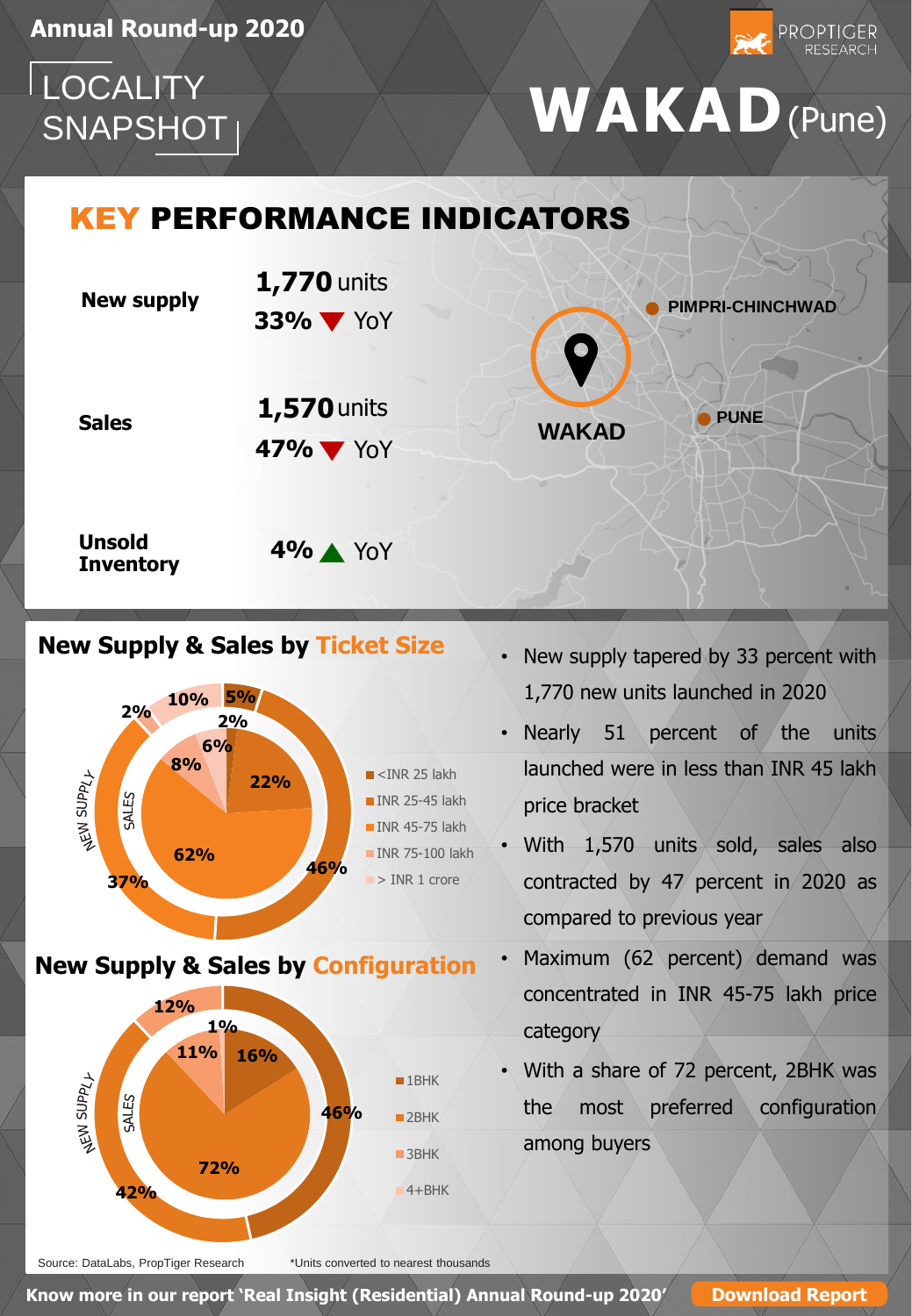## **LOCALITY** SNAPSHOT



**PROPTIGER** 

## **WAKAD**(Pune)

## PRICE TRENDS



### TOP PROJECTS

#### **Top projects by supply**

| <b>Project</b>     | <b>Developer</b>               |  |
|--------------------|--------------------------------|--|
| • ANP Deck 88      | <b>Five Star Constructions</b> |  |
| $\cdot$ Ira        | <b>Envirant Developers</b>     |  |
| • Lagom Homes      | H S Associates                 |  |
| • Exquisite Wing 4 | Kalpataru Group                |  |

#### **Top projects by sales**

| <b>Project</b>          | <b>Developer</b>           |           |
|-------------------------|----------------------------|-----------|
| • Yashone Wakad Central | Vilas Javdekar Eco Homes   |           |
| • Lagom Homes           | H S Associates             | $\bullet$ |
| - Ira                   | <b>Envirant Developers</b> |           |
| • Itrend Life           | <b>Saheel Properties</b>   |           |
|                         |                            |           |

Source: DataLabs, PropTiger Research \*Weighted average price is for new supply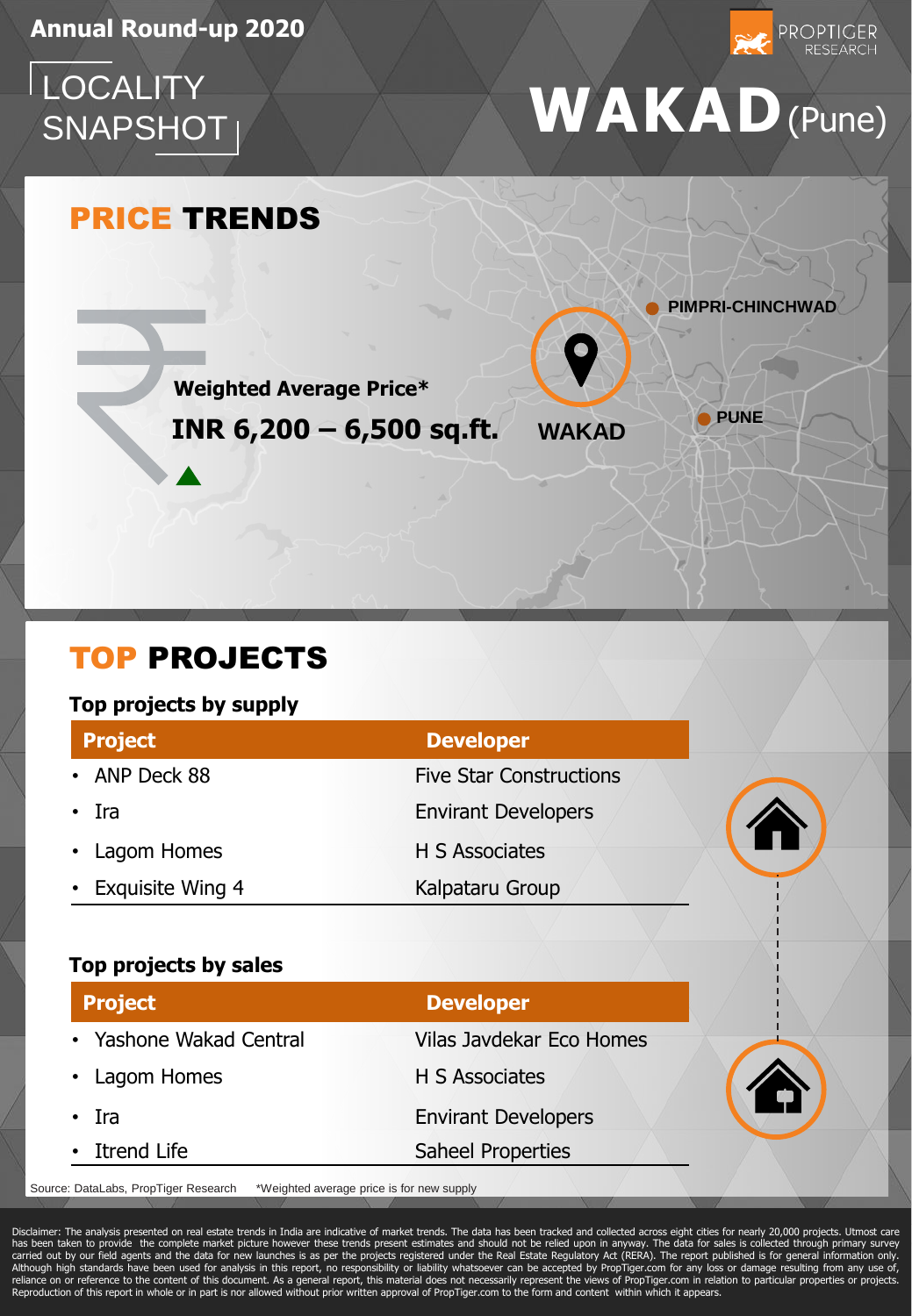# LOCALITY

## LOCALITY<br>SNAPSHOT<sub>I</sub> MANJARI(Pune)

PROPTIGER

## KEY PERFORMANCE INDICATORS



#### **New Supply & Sales by Ticket Size**



**New Supply & Sales by Configuration**



- Over 1320 units were launched in the year 2020 as compared to just 32 units in the year 2019
- Majority (57 percent) of the new supply was concentrated in INR 45-75 lakh price bracket
- On the demand side, Manjari registered a 220 percent YoY growth, with 1,470 units sold during 2020 as compared to 460 units in 2019
- Nearly 55 percent of the units sold belonged to the INR 45-75 lakh category
- With 63 percent share, 2BHK was the most sought-after configurations among buyers, followed by 1BHK with 24 percent share in the overall sales

Source: DataLabs, PropTiger Research

\*Units converted to nearest thousands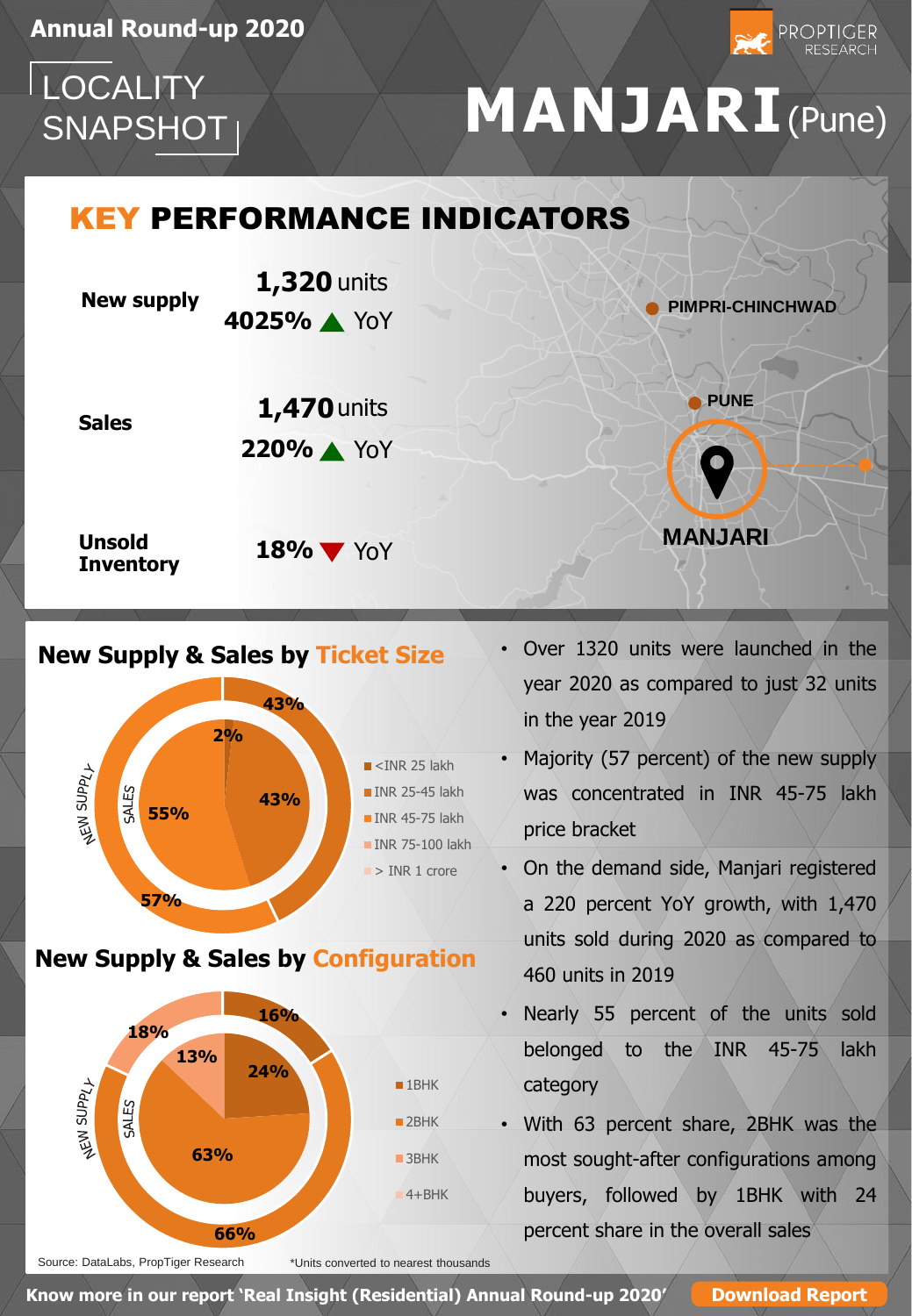**LOCALITY** 



### PRICE TRENDS

**PIMPRI-CHINCHWAD**

**Weighted Average Price\***

**INR 5,300 – 5,500 sq.ft.**



## TOP PROJECTS

#### **Top projects by supply**

| <b>Project</b>          | <b>Developer</b>  |   |
|-------------------------|-------------------|---|
| <b>Boulevard</b>        | Godrej Properties |   |
| • Cygnus Building T11   | <b>VTP Realty</b> | Đ |
| • Beaumonde Building T3 | <b>VTP Realty</b> |   |
| • Cygnus Building T10   | <b>VTP Realty</b> |   |

#### **Top projects by sales**

| <b>Project</b>                | <b>Developer</b>                                                  |   |
|-------------------------------|-------------------------------------------------------------------|---|
| <b>Boulevard</b><br>$\bullet$ | Godrej Properties                                                 |   |
|                               | · Joyville Hadapsar Annexe Phase 1 Shapoorji Pallonji Real Estate | Ð |
|                               | · Joyville Hadapsar Annexe Phase 3 Shapoorji Pallonji Real Estate |   |
|                               | · Joyville Hadapsar Annexe Phase 2 Shapoorji Pallonji Real Estate |   |

Source: DataLabs, PropTiger Research \*Weighted average price is for new supply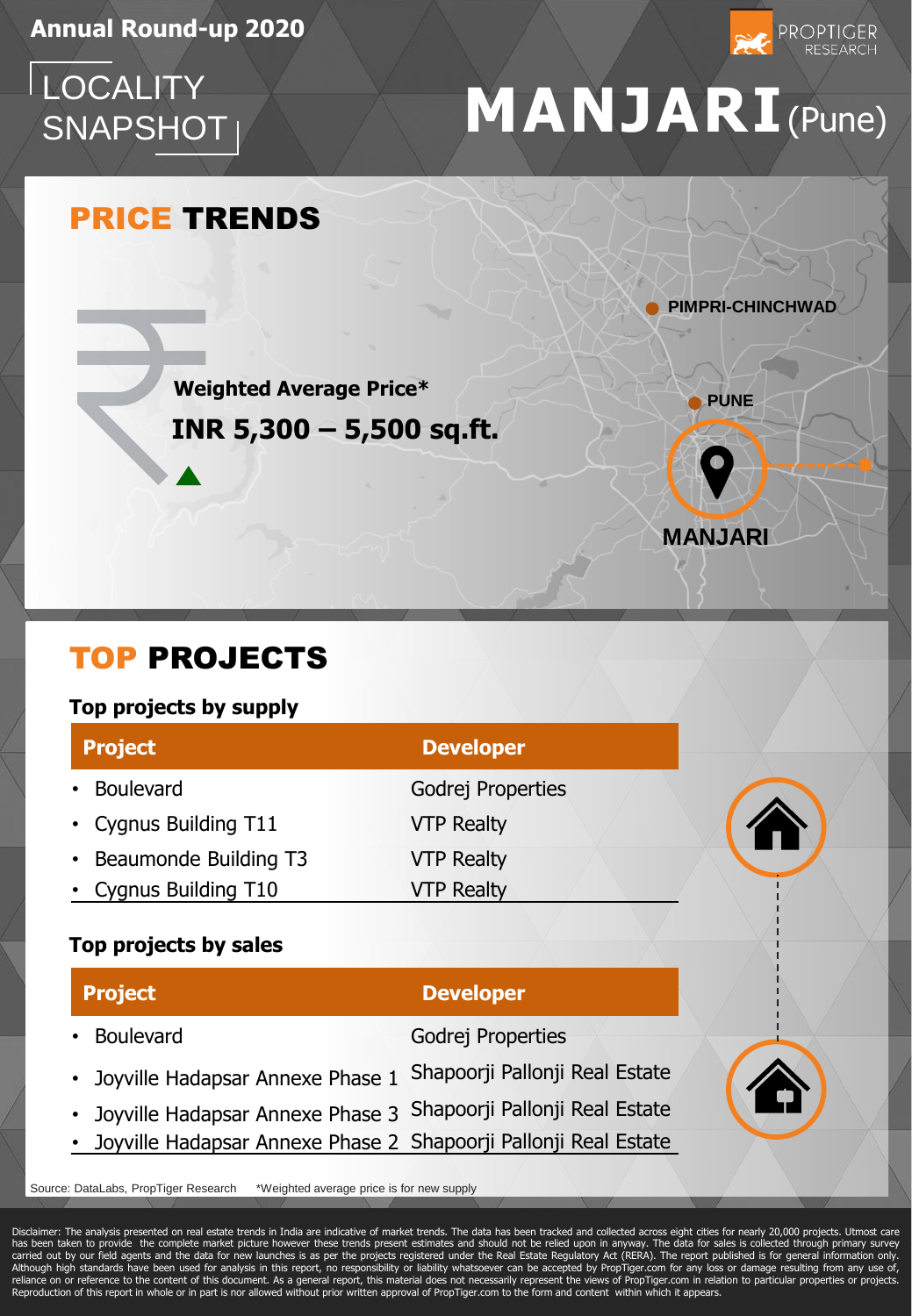# **LOCALITY**

## LOCALITY<br>SNAPSHOT」 TATHAWADE(Pune)

PROPTIGER

## KEY PERFORMANCE INDICATORS

| <b>New supply</b>                 | 2,160 units<br>33% VYOY  | O<br><b>PIMPRI-CHINCHWAD</b><br><b>TATHAWADE</b> |  |
|-----------------------------------|--------------------------|--------------------------------------------------|--|
| <b>Sales</b>                      | $1,620$ units<br>42% YoY | <b>PUNE</b>                                      |  |
| <b>Unsold</b><br><b>Inventory</b> | 11% YoY                  |                                                  |  |

#### **New Supply & Sales by Ticket Size**



- New supply tapered by 33 percent with 2,160 new units launched in 2020
- Nearly 55 percent of the units launched were in INR 45-75 lakh price bracket
- With 1620 units sold in 2020, demand contracted by 42 percent YoY as compared to previous year
- Majority (52 percent) of the sales were recorded in INR 25-45 lakh category
- With a share of 78 percent, 2BHK was the most preferred configuration among buyers

Source: DataLabs, PropTiger Research

\*Units converted to nearest thousands